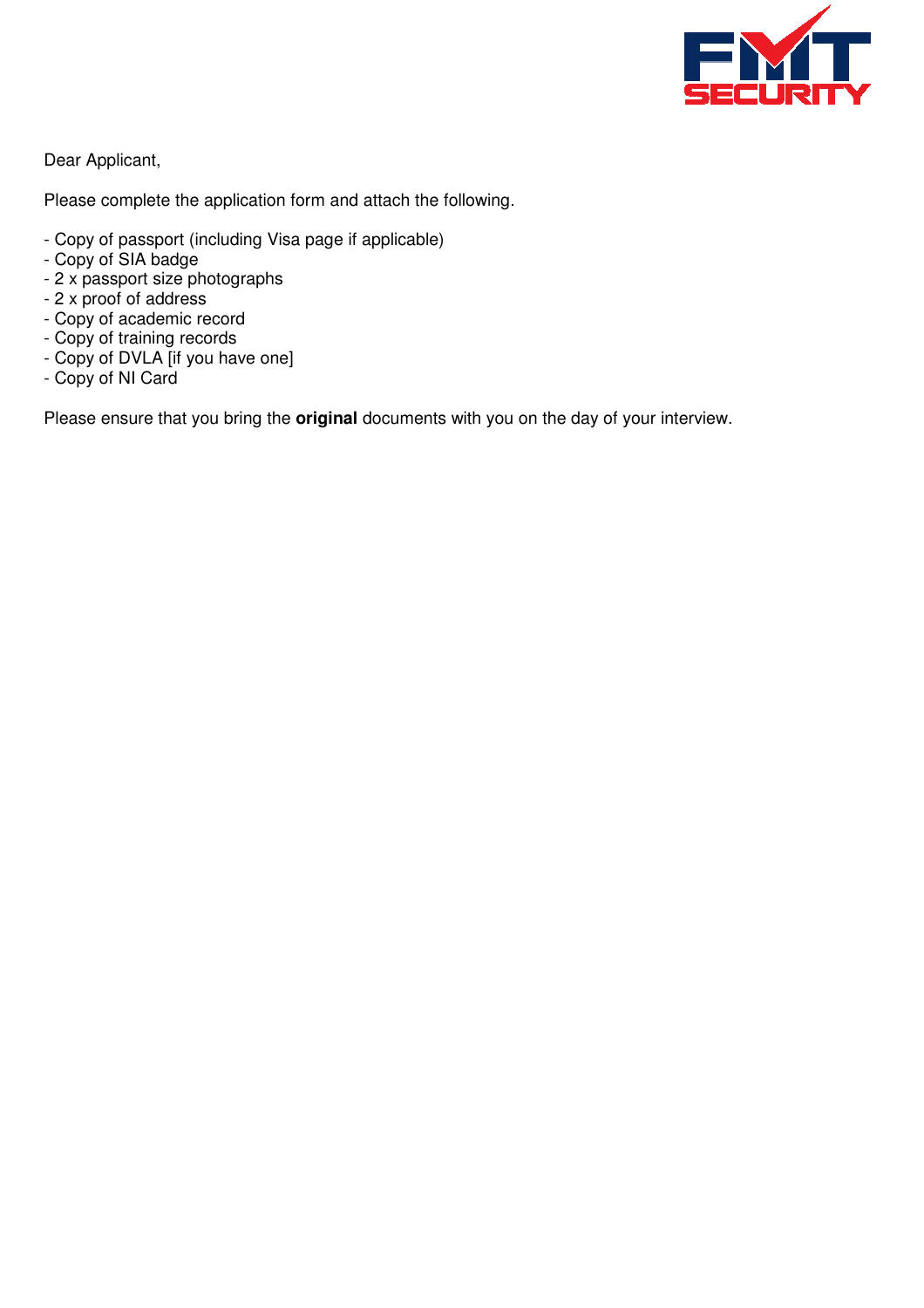

For Office Use On **Candidate Numb For Office Use Only: Candidate Number:** 

### APPLICATION FORM **CONFIDENTIAL**

FMT Security is committed to becoming an Equal Opportunities Employer. All appointments will be made in line with our Equal Opportunities policy.

Please complete in **type** or black ink.

| <b>POST TITLE:</b>                                                                                                                           | S/O                                 | <b>CLOSING DATE:</b> | <b>POST REFERENCE:</b> |  |
|----------------------------------------------------------------------------------------------------------------------------------------------|-------------------------------------|----------------------|------------------------|--|
| <b>PERSONAL DETAILS:</b>                                                                                                                     |                                     |                      |                        |  |
| Surname:<br>Forename(s):                                                                                                                     |                                     |                      | Address:               |  |
| Initials:                                                                                                                                    |                                     |                      |                        |  |
| Telephone:                                                                                                                                   | Home:<br>Work:                      |                      | Post Code:             |  |
|                                                                                                                                              | National Insurance Number:          |                      |                        |  |
| Next Of Kin Details:<br>Name:<br>Address                                                                                                     |                                     |                      | Email address:         |  |
| Telephone:                                                                                                                                   | Home:<br>Work:                      |                      |                        |  |
|                                                                                                                                              | <b>Criminal Record Information:</b> |                      |                        |  |
| Subject to the Rehabilitation of Offenders Act 1974, have you ever been cautioned<br><b>No</b><br>or convicted of a criminal offence?<br>Yes |                                     |                      |                        |  |
| If yes, please give brief details:                                                                                                           |                                     |                      |                        |  |
| Have any County Court Judgments been issued against you?<br>Yes<br><b>No</b><br>If yes, please give brief details:                           |                                     |                      |                        |  |
|                                                                                                                                              |                                     |                      |                        |  |
| <b>No</b><br>Have you ever been declared Bankrupt?<br>Yes                                                                                    |                                     |                      |                        |  |
|                                                                                                                                              |                                     |                      |                        |  |
|                                                                                                                                              |                                     |                      |                        |  |
|                                                                                                                                              |                                     |                      |                        |  |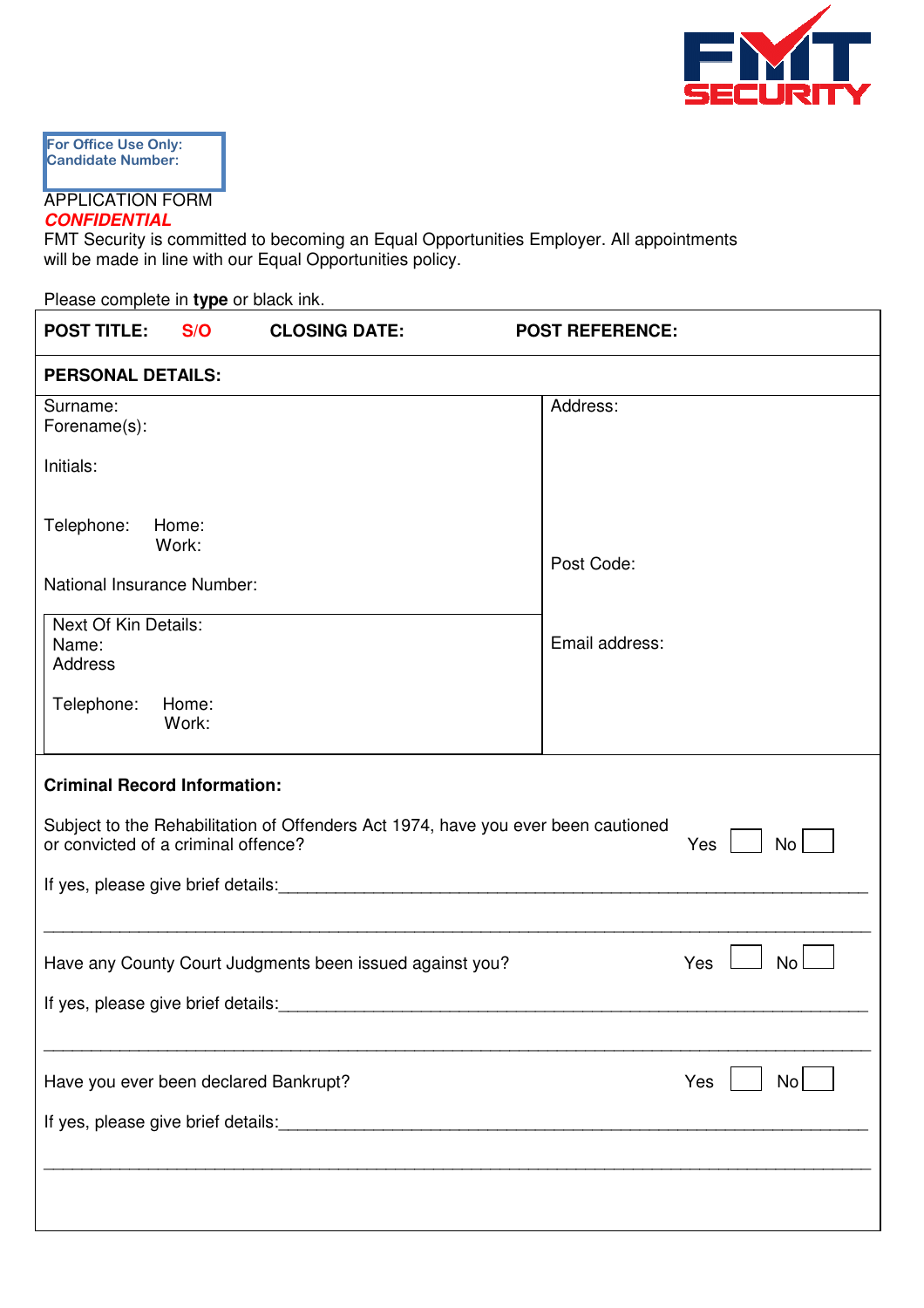

| <b>Security Qualifications:</b>                                                                                                                                                                                                |                   |                  |  |  |  |
|--------------------------------------------------------------------------------------------------------------------------------------------------------------------------------------------------------------------------------|-------------------|------------------|--|--|--|
| Do you hold any of the following certificates?                                                                                                                                                                                 |                   | Yes<br>No        |  |  |  |
| Do you hold any valid SIA Licences                                                                                                                                                                                             |                   | Yes<br><b>No</b> |  |  |  |
|                                                                                                                                                                                                                                |                   |                  |  |  |  |
|                                                                                                                                                                                                                                |                   |                  |  |  |  |
| Have you passed the Level 2 training course for your SIA Licence(s)                                                                                                                                                            |                   | Yes<br><b>No</b> |  |  |  |
| Is your training: (tick box only)                                                                                                                                                                                              |                   |                  |  |  |  |
| Door Supervision:   Security Guarding:   CCTV:                                                                                                                                                                                 | Close Protection: |                  |  |  |  |
| Please give the awarding body: (E.g. IQ Edexcel, NOCN etc.): [19] Decrement contracts were response to the available property of the set of the set of the set of the set of the set of the set of the set of the set of the s |                   |                  |  |  |  |
|                                                                                                                                                                                                                                |                   |                  |  |  |  |
| <b>Emergency Contact Details:</b>                                                                                                                                                                                              |                   |                  |  |  |  |
| This information will only be used if you are accepted for training and/or employment                                                                                                                                          |                   |                  |  |  |  |
| Name: 1990 Name: 1990 Name: 1990 Name: 1990 Name: 1990 Name: 1990 Name: 1990 Name: 1990 Name: 1990 Name: 1990                                                                                                                  |                   |                  |  |  |  |
|                                                                                                                                                                                                                                |                   |                  |  |  |  |
| If you have lived outside the UK more than 5 years ago, please give your home (or family) address:                                                                                                                             |                   |                  |  |  |  |
|                                                                                                                                                                                                                                |                   |                  |  |  |  |
|                                                                                                                                                                                                                                |                   |                  |  |  |  |
| <b>Jobcentre Details:</b>                                                                                                                                                                                                      |                   |                  |  |  |  |
| Within the last five years have you been registered with a Jobcentre?                                                                                                                                                          |                   | Yes<br>No        |  |  |  |
|                                                                                                                                                                                                                                |                   |                  |  |  |  |
|                                                                                                                                                                                                                                |                   |                  |  |  |  |
|                                                                                                                                                                                                                                |                   |                  |  |  |  |
|                                                                                                                                                                                                                                |                   |                  |  |  |  |
|                                                                                                                                                                                                                                |                   |                  |  |  |  |
|                                                                                                                                                                                                                                |                   |                  |  |  |  |
|                                                                                                                                                                                                                                |                   |                  |  |  |  |
|                                                                                                                                                                                                                                |                   |                  |  |  |  |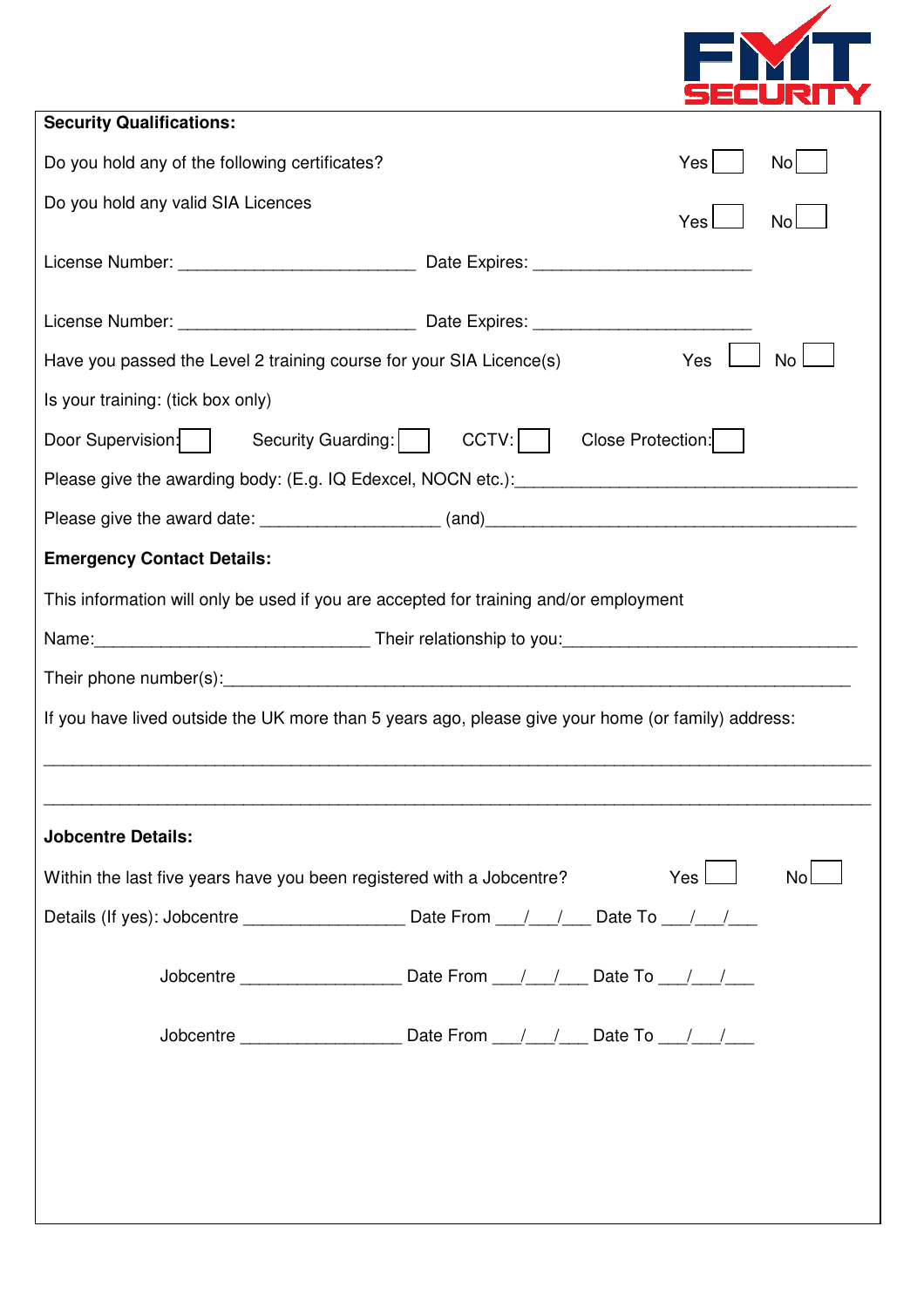

## **5 Year Employment and Education History:**

Please account for the whole of the last 5 years, including unemployment, self-employment and education. If you were overseas during any of this time please include the details, although it is your responsibility to provide references of employment for these periods. If you were not working for any period, please state if you were unemployed and claiming benefit or, unemployed and unregistered. Start with your current position and work backwards.

- For each previous employer please provide the information requested below.
- Please do not leave gaps in dates we must have a continuous record for the last FIVE years.
- Any gaps in history will result in a delay in processing your application
- Please include full school & college details if attended within the last FIVE years.
- Please continue on a separate sheet if necessary.

**EDUCATION AND TRAINING** (Please include all education and training undertaken)

| School/College/Other | Qualification | Grade | Year |
|----------------------|---------------|-------|------|
|                      |               |       |      |
|                      |               |       |      |
|                      |               |       |      |
|                      |               |       |      |
|                      |               |       |      |
|                      |               |       |      |
|                      |               |       |      |
|                      |               |       |      |
|                      |               |       |      |
|                      |               |       |      |
|                      |               |       |      |
|                      |               |       |      |
|                      |               |       |      |
|                      |               |       |      |
|                      |               |       |      |
|                      |               |       |      |
|                      |               |       |      |
|                      |               |       |      |
|                      |               |       |      |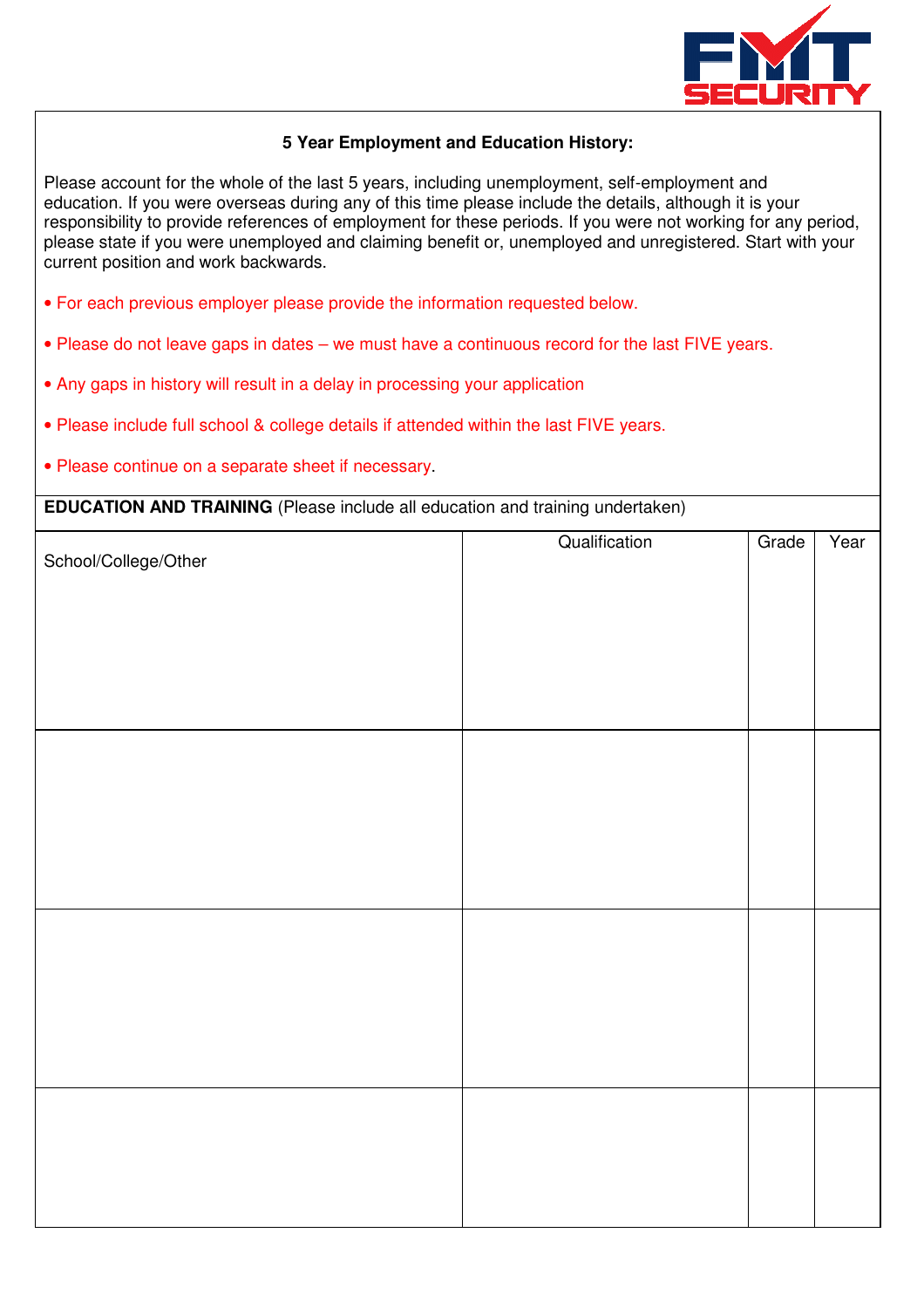

## **EMPLOYMENT HISTORY**

| Present/Most recent Employment     |                                                           |                            |        |                       |
|------------------------------------|-----------------------------------------------------------|----------------------------|--------|-----------------------|
|                                    | Name and Address of Present Employer:                     | Job Title:                 |        |                       |
|                                    |                                                           | Date Commenced:            |        |                       |
|                                    |                                                           | Present Salary:            |        |                       |
|                                    |                                                           | Period of Notice Required: |        |                       |
| Duties:                            |                                                           |                            |        |                       |
|                                    |                                                           |                            |        |                       |
| Reason for wishing to leave:       |                                                           |                            |        |                       |
|                                    | PREVIOUS EMPLOYMENT: From most recent post                |                            |        |                       |
| Dates<br>From - To<br>Month & Year | Employer Name, Address, Phone Numbers,<br>Email addresses | Job<br><b>Title/Duties</b> | Salary | Reason for<br>leaving |
|                                    | Name:<br>Address:                                         |                            |        |                       |
|                                    |                                                           |                            |        |                       |
|                                    | Post Code:                                                |                            |        |                       |
|                                    | Tel:<br>Email:                                            |                            |        |                       |
|                                    | Name:<br>Address:                                         |                            |        |                       |
|                                    |                                                           |                            |        |                       |
|                                    | Post Code:                                                |                            |        |                       |
|                                    | Tel:<br>Email:                                            |                            |        |                       |
|                                    | Name:<br>Address:                                         |                            |        |                       |
|                                    |                                                           |                            |        |                       |
|                                    | Post Code:                                                |                            |        |                       |
|                                    | Tel:<br>Email:                                            |                            |        |                       |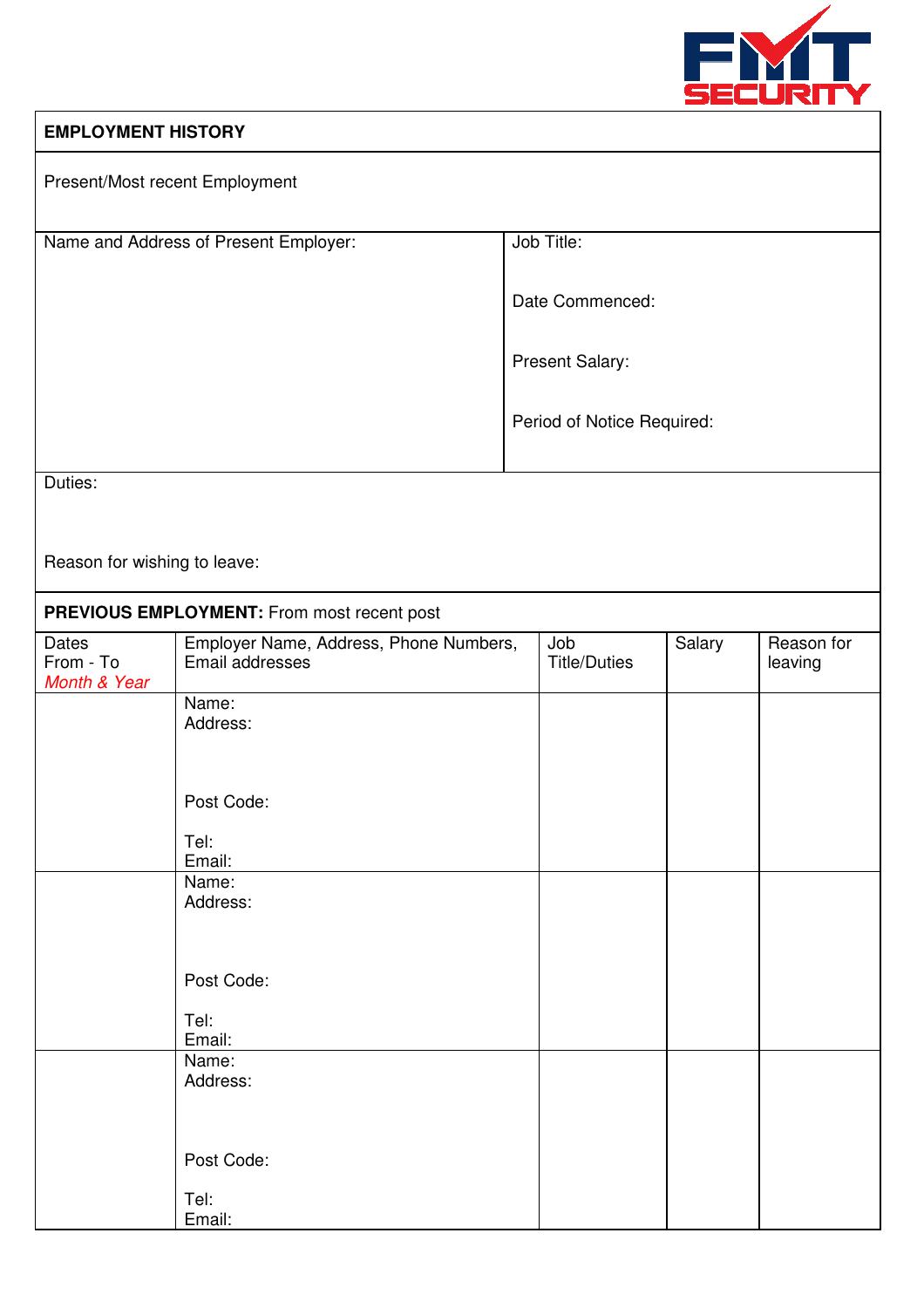

| Name:             |  |  |
|-------------------|--|--|
| Address:          |  |  |
|                   |  |  |
|                   |  |  |
| Post Code:        |  |  |
| Tel:              |  |  |
| Email:            |  |  |
| Name:<br>Address: |  |  |
|                   |  |  |
|                   |  |  |
| Post Code:        |  |  |
|                   |  |  |
| Tel:              |  |  |
| Email:<br>Name:   |  |  |
| Address:          |  |  |
|                   |  |  |
|                   |  |  |
| Post Code:        |  |  |
| Tel:              |  |  |
| Email:            |  |  |
| Name:             |  |  |
| Address:          |  |  |
|                   |  |  |
|                   |  |  |
| Post Code:        |  |  |
| Tel:              |  |  |
| Email:            |  |  |
| Name:<br>Address: |  |  |
|                   |  |  |
|                   |  |  |
| Post Code:        |  |  |
|                   |  |  |
| Tel:<br>Email:    |  |  |
| Name:             |  |  |
| Address:          |  |  |
|                   |  |  |
|                   |  |  |
| Post Code:        |  |  |
| Tel:              |  |  |
| Email:            |  |  |
|                   |  |  |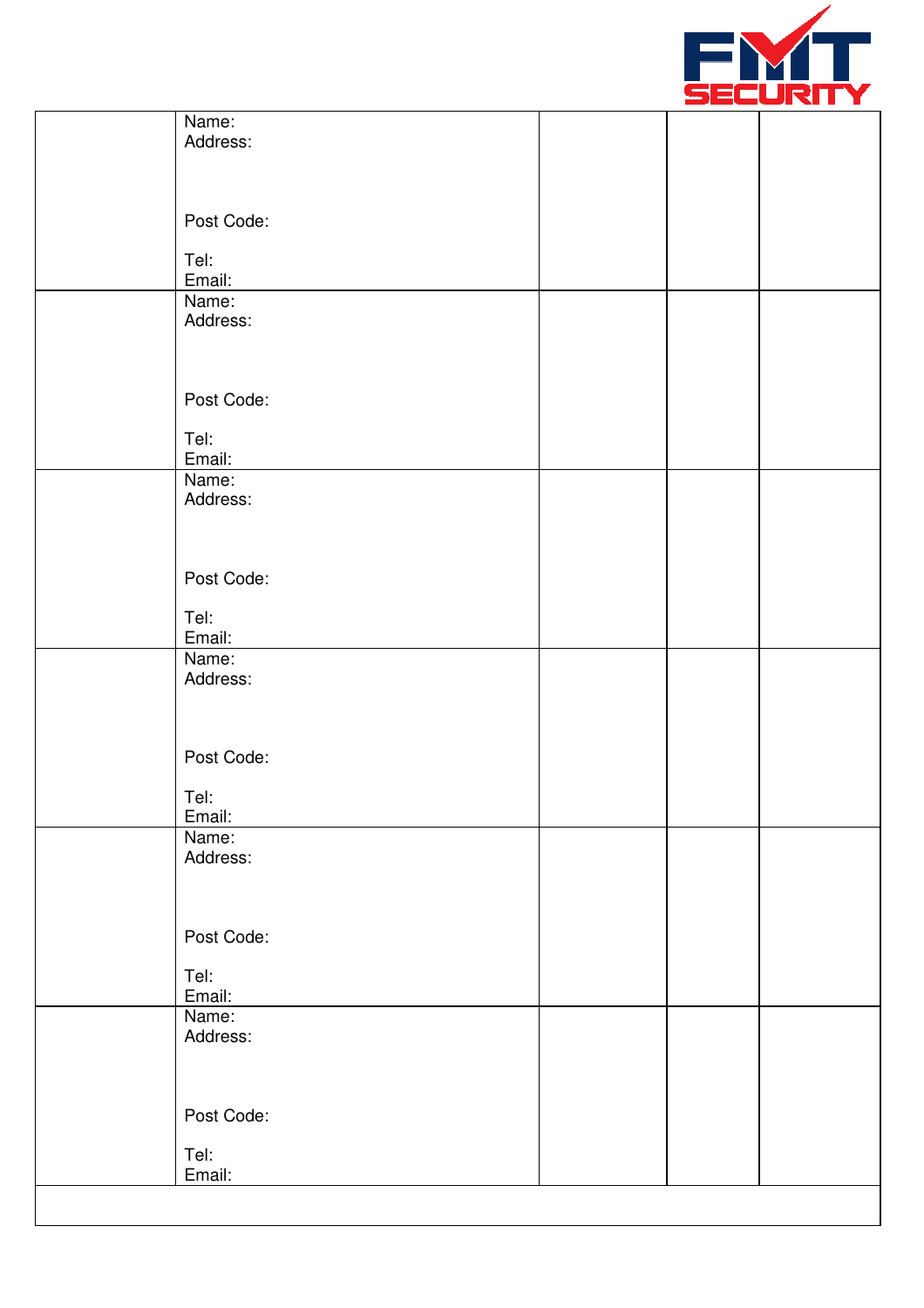

## **EXPERIENCE AND ACHIEVEMENTS**

Please explain how you would relate your education, training and experience (including that not related to employment) to the requirements of the post for which you are applying.

**LEISURE INTERESTS:**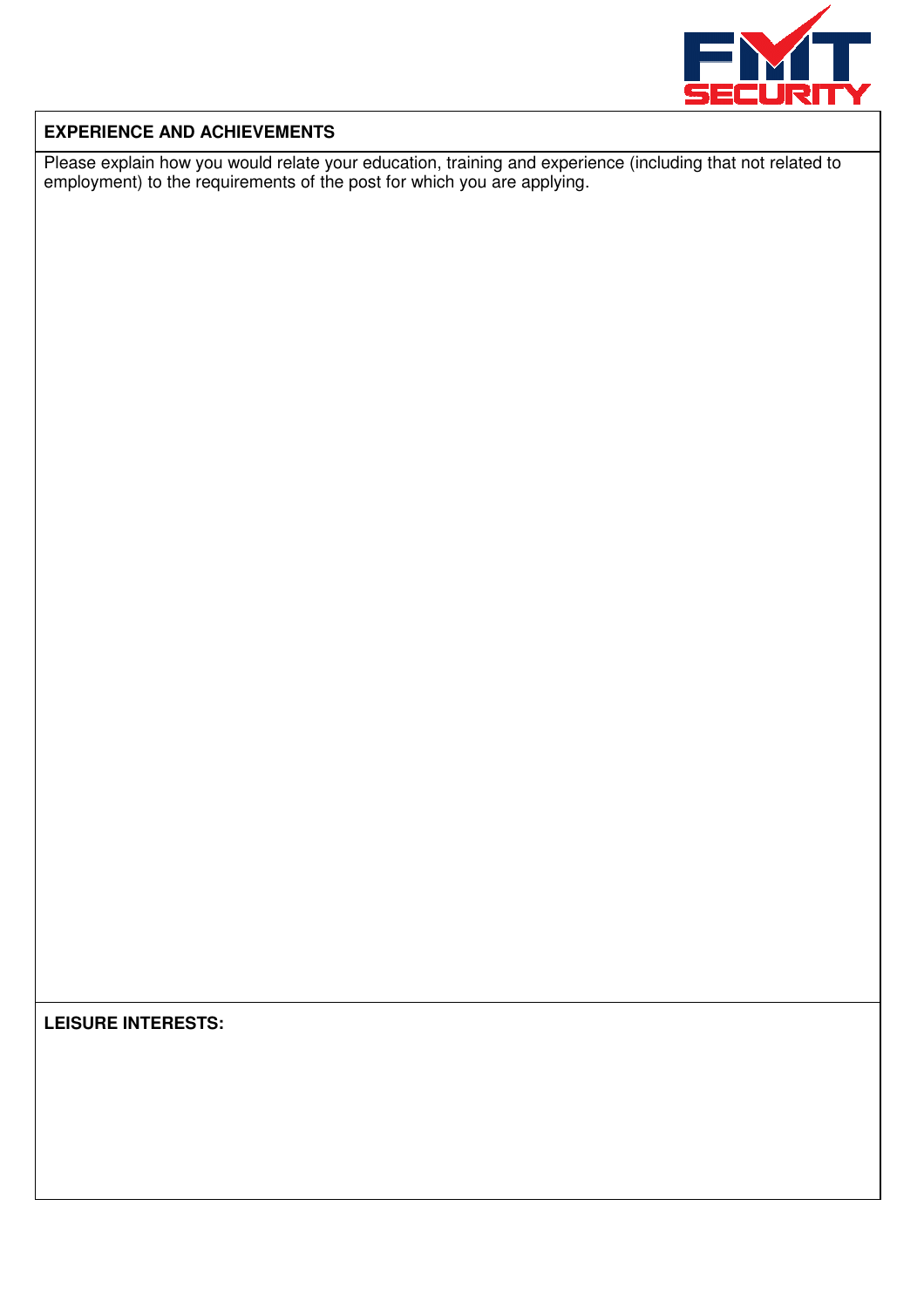

| <b>PERSONAL REFERENCES:</b>                                                                                                                                    |                 |  |  |
|----------------------------------------------------------------------------------------------------------------------------------------------------------------|-----------------|--|--|
| Please give the names, addresses, telephone<br>numbers                                                                                                         | $\mathbf{1}$ .  |  |  |
| and status of three referees who are willing and able<br>to                                                                                                    |                 |  |  |
| give an opinion on your abilities and                                                                                                                          |                 |  |  |
| academic/professional experience. One referee<br>should be your present or                                                                                     |                 |  |  |
| past employer.                                                                                                                                                 |                 |  |  |
| References are normally taken up when the<br>applicant is being invited for interview, unless<br>you have specifically requested otherwise in this<br>section. | Email address:- |  |  |
| 2.                                                                                                                                                             | 3.              |  |  |
|                                                                                                                                                                |                 |  |  |
|                                                                                                                                                                |                 |  |  |
|                                                                                                                                                                |                 |  |  |
|                                                                                                                                                                |                 |  |  |
| Email address:-                                                                                                                                                | Email address:- |  |  |
| If your present employer is not quoted please state reason why.                                                                                                |                 |  |  |
|                                                                                                                                                                |                 |  |  |
|                                                                                                                                                                |                 |  |  |
| If an offer is made and accepted we reserve the right to contact your present employer.                                                                        |                 |  |  |
| <b>ADDITIONAL INFORMATION:</b>                                                                                                                                 |                 |  |  |
| Where did you learn of this vacancy?                                                                                                                           |                 |  |  |
| Please give any dates in the near future when you are not available for interview.                                                                             |                 |  |  |
| Please supply details of any unspent Criminal convictions as defined under the Rehabilitation of Offenders Act<br>1974.                                        |                 |  |  |
| Please record how many days you have lost from work in the past 2 years, as a result sickness, supplying<br>details if appropriate.                            |                 |  |  |
|                                                                                                                                                                |                 |  |  |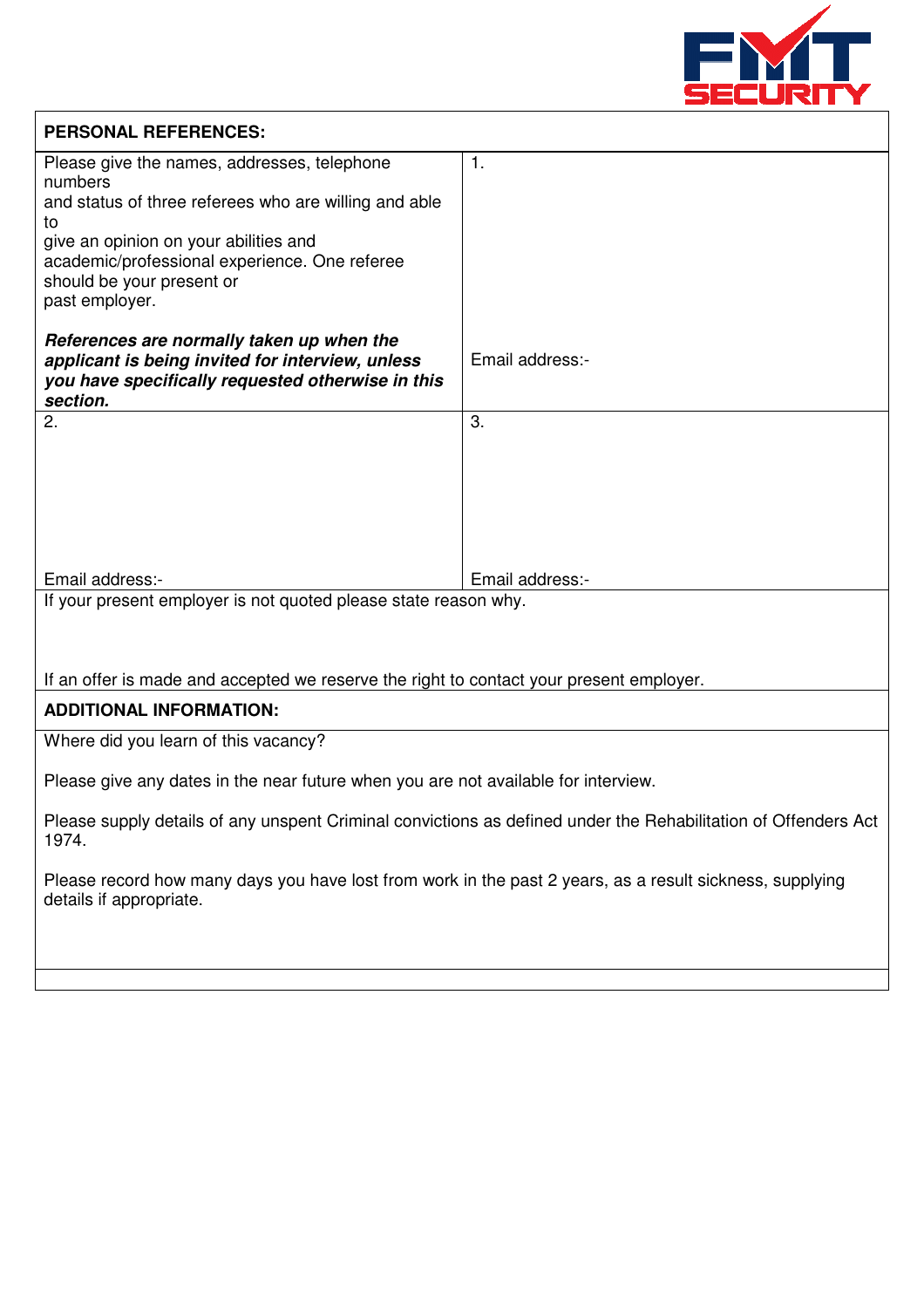

## **Equal Opportunities Monitoring Form**

### **Equal Opportunities**

The following questions are designed to allow FMT Security to fulfil its statutory obligations in respect of monitoring its Equal Opportunities and Race Relations Policies. The information is not used in the selection of candidates.

**Gender:** MALE / FEMALE (Please circle one)

**Nationality** (Country of Birth/Passport)

…………………………………………………………………………………………………….

### **Do you require a work permit for the UK?**

YES / NO (Please circle one)

The Disability Discrimination Act 1995 defines disability as "a physical or mental impairment which has a substantial and long-term adverse effect on your ability to carry out normal day-to-day activities." **On this basis do you consider yourself disabled?** (Please circle one option below) YES  $\Box$  (Please give details) …………………………………………………………………………. NO ……………………

#### **What is your ethnic group?**

(Please tick the appropriate group)

| <b>White British</b>                 |  |
|--------------------------------------|--|
| <b>White Irish</b>                   |  |
| Other white background               |  |
| Please state                         |  |
| Mixed - White and Black Caribbean    |  |
| Mixed - White and Black African      |  |
| Mixed - White and Asian              |  |
| Other mixed background               |  |
| Please state                         |  |
| Asian or Asian British - Indian      |  |
| Asian or Asian British - Pakistani   |  |
| Asian or Asian British – BangladeshL |  |
| Other Asian background               |  |
| Please state                         |  |
| Black or Black British - Caribbean   |  |
| Black or Black British - African     |  |
| Other Black background               |  |
| Please state                         |  |
| Chinese                              |  |
| Other ethnic group                   |  |
| Please state                         |  |
|                                      |  |

### **National Identity**

(Please tick the appropriate boxes)

We are obliged to report to the Higher Education Statistics Agency on the National Identity of our staff. This is different to both Nationality and Ethnicity, in that your National Identity is how you view yourself: it could, for instance, be based on culture, language or ancestry/family history.

Please chose either one or two categories from the following list, and mark your main choice 1. If you view yourself as having more than one National Identity, please mark your second choice 2.

| <b>British</b>      |  |
|---------------------|--|
| English             |  |
| Irish               |  |
| Other               |  |
| Information Refused |  |
| Scottish            |  |
| Unknown             |  |
| Welsh               |  |

**National Identity Choice**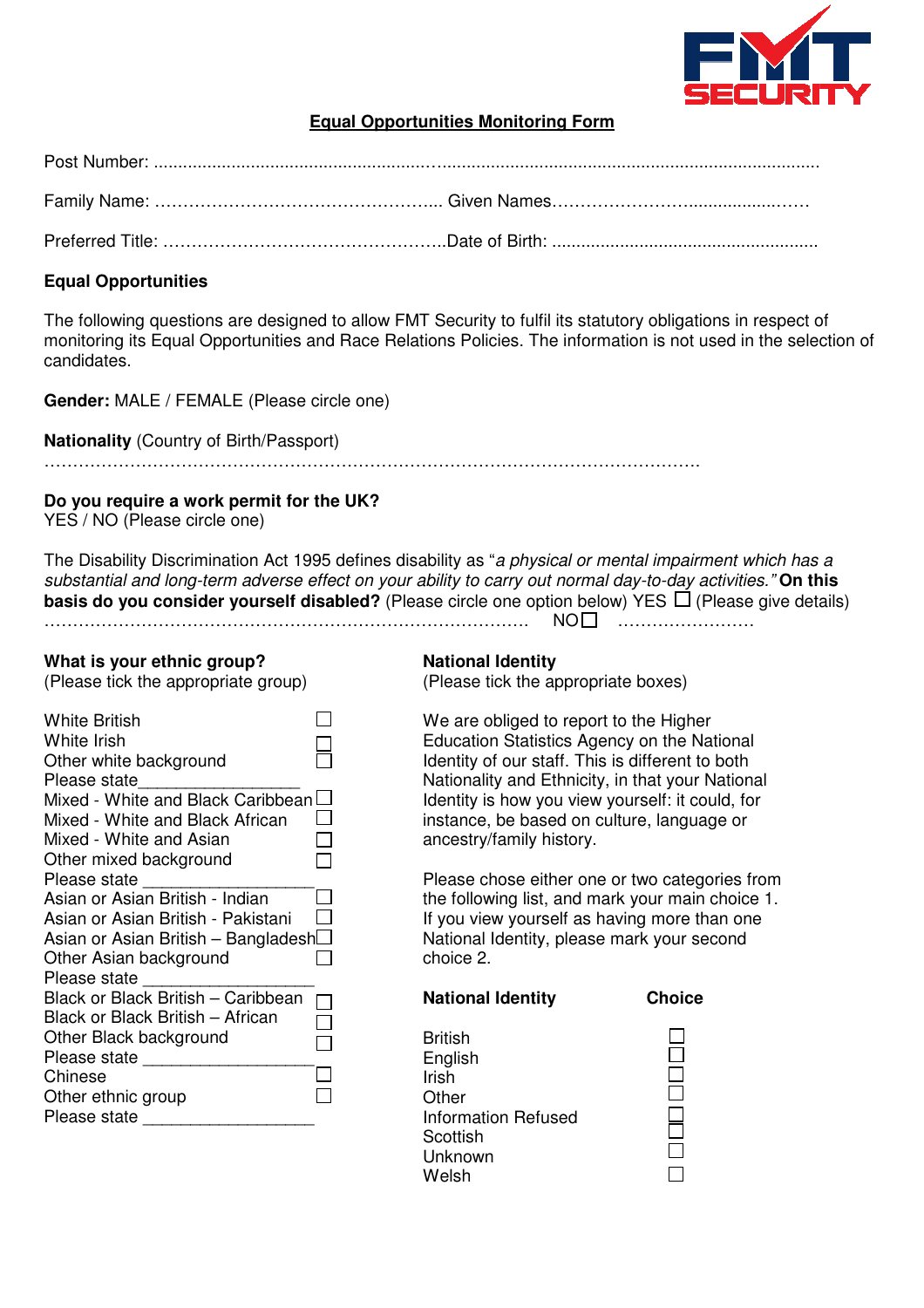

## **BANK DETAILS**

## **CONFIDENTIAL**

| Account Number: Account Number and Account Number of Account Number and Account Number and Account Number and Account Number and Account Number and Account Number and Account Number and Account Number and Account Number an |       |
|--------------------------------------------------------------------------------------------------------------------------------------------------------------------------------------------------------------------------------|-------|
|                                                                                                                                                                                                                                |       |
| Bank Address: etc. Address: All and the Address of the Address of the Address of the Address of the Address of the Address of the Address of the Address of the Address of the Address of the Address of the Address of the Ad |       |
|                                                                                                                                                                                                                                |       |
|                                                                                                                                                                                                                                |       |
|                                                                                                                                                                                                                                |       |
|                                                                                                                                                                                                                                |       |
|                                                                                                                                                                                                                                |       |
| Signature:                                                                                                                                                                                                                     | Date: |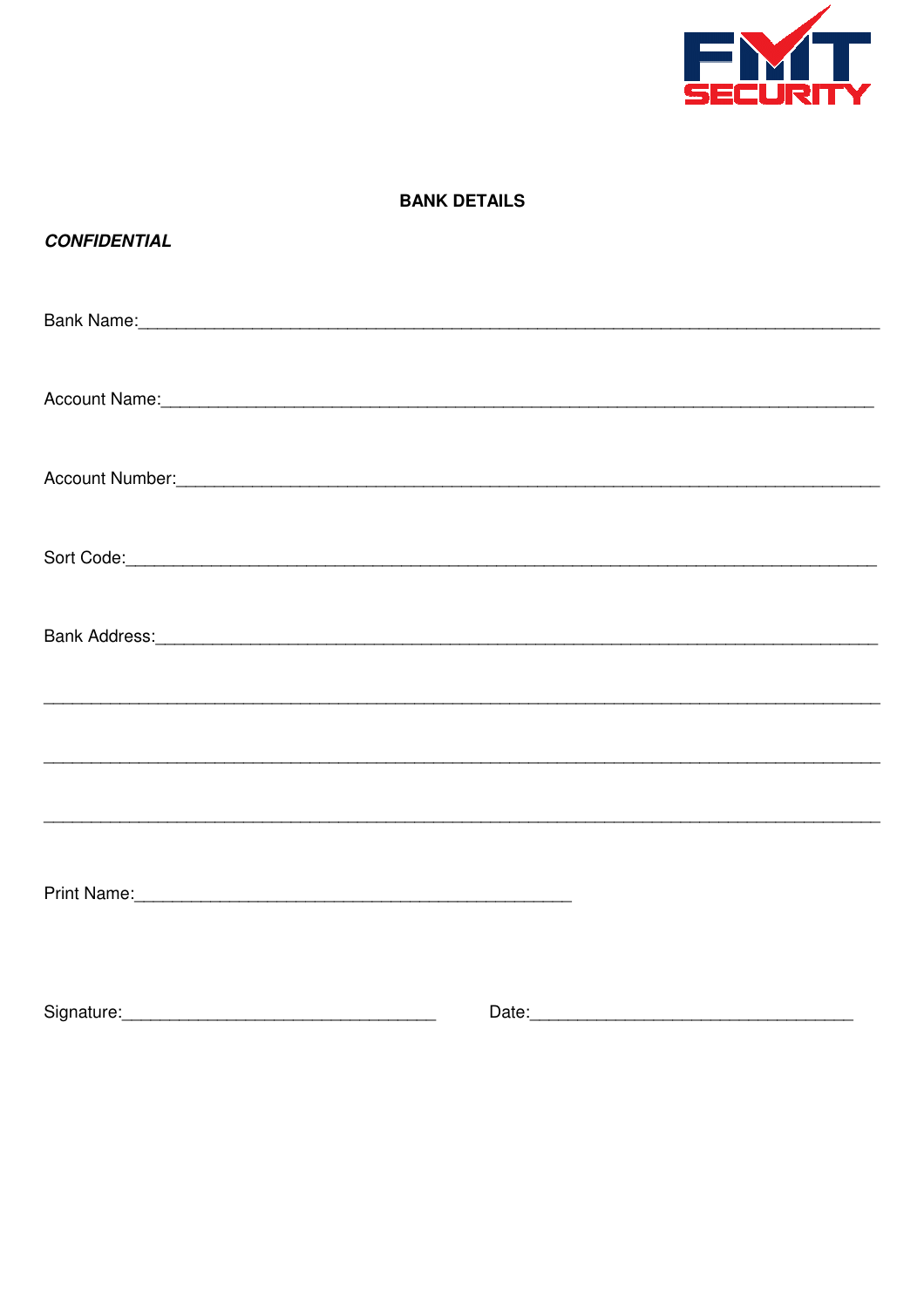

## **Personal Statement:**

Please use this opportunity to support your application, stating why you would like to work with FMT Security.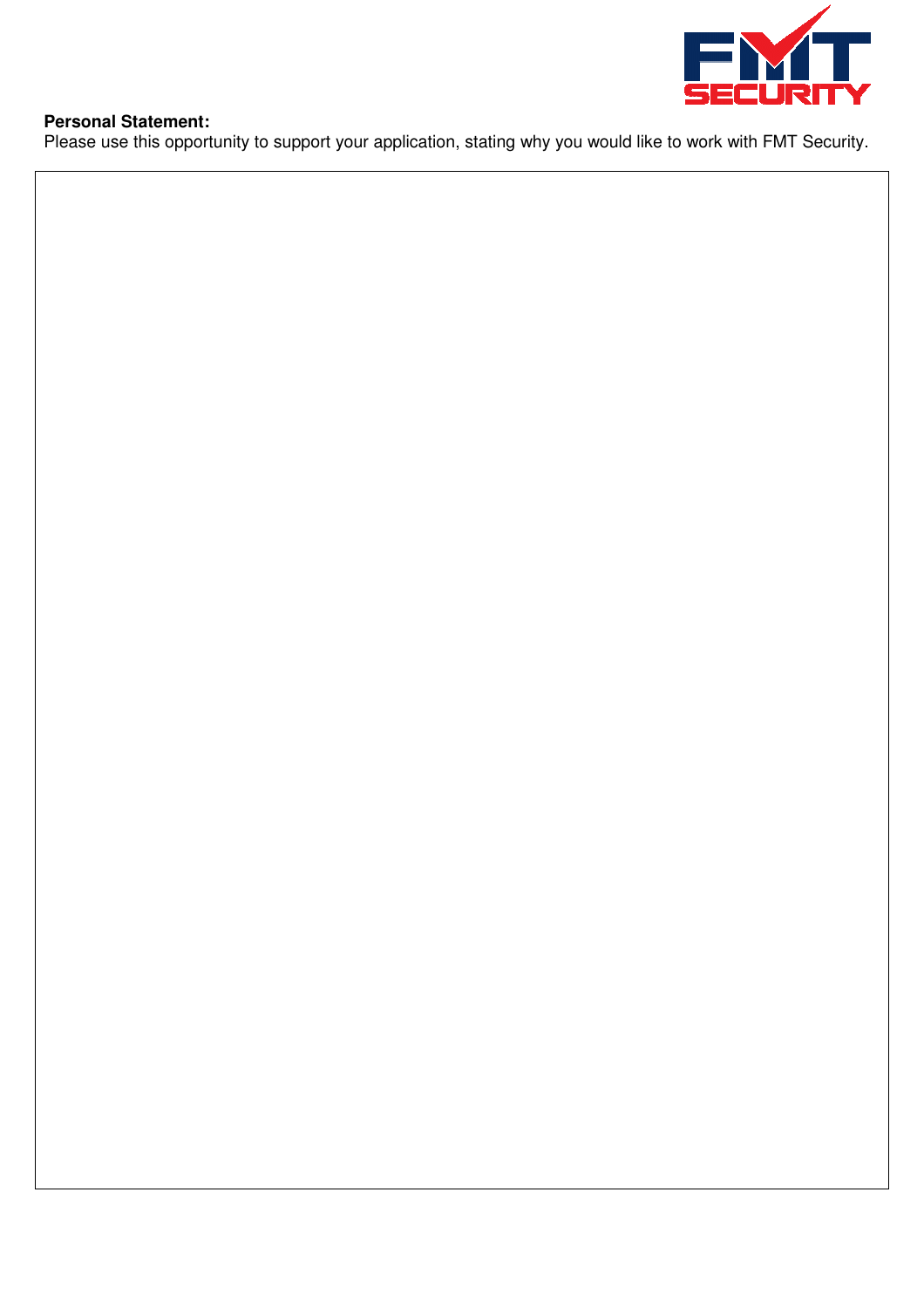

# **Declaration and Consent:**

I understand that if I am offered employment with FMT Security, I will be required to work day or night shifts including weekends as determined by operational requirements.

I certify that to the best of my knowledge, the information that I have given in my application for employment is true and complete and understand that any false statement or omission to the Company or its representatives may render lead to termination of employment without notice. I understand and agree that if so required I will make a statutory Declaration in accordance with the provisions of the Statutory Declarations Act 1835 in confirmation of previous employment or unemployment. I authorise the Company or its agents to approach Government agencies, former employers, educational establishments, criminal justice agencies and personal referees for information relating to and verification of my employment/unemployment record. I consent to the Company's reasonable processing of any personal information obtained for the purposes of establishing my medical condition and future fitness to perform my duties. I accept that I may be required to undergo a medical examination where requested by the Company. Subject to the Access to Medical Reports Act 1988, I consent to the results of such examinations to be given to the Company and authorise the Company to make a consumer information search with a credit reference agency, which will keep a record of that search and may share that information with other credit reference agencies. I further declare that any documents that I provide as proof of my identity, proof of address, proof of right to work and any other documents that I provide are genuine and give my consent for these documents to be examined under a UV scanner or similar device. I acknowledge that any falsified documents may be reported to the appropriate authority.

## **DATA PROTECTION ACT 1998:**

The Company will use the information you have given on your application form (together with any information which we obtain with your consent from third parties) for assessing your suitability for employment. It may be necessary to disclose your information to our agents and other services providers.

By returning this form to the Company you consent to our processing personal data about you where this is necessary, for example information about your credit status, ethnic origin or criminal offences. You also consent to the transfer of your information to your current and future potential employers where this is necessary (this may be to companies operating abroad if you apply for work outside the United Kingdom).

Your information will be held on our computer database. It will be held as scanned images and/or in our paper filing systems. By signing below you agree to this process and confirm that you do not have a criminal record subject to the current Rehabilitation of Offenders Act and any amendments. You have the right to apply for a copy of your information (for which we may charge a small fee) and to have any inaccuracies corrected.

I hereby certify that, to the best of my knowledge, the details I have given in this application form are complete and correct and I understand that any false statement or omission to the Company may render me liable to dismissal without notice.

| Signed: | Dated: |
|---------|--------|
|---------|--------|